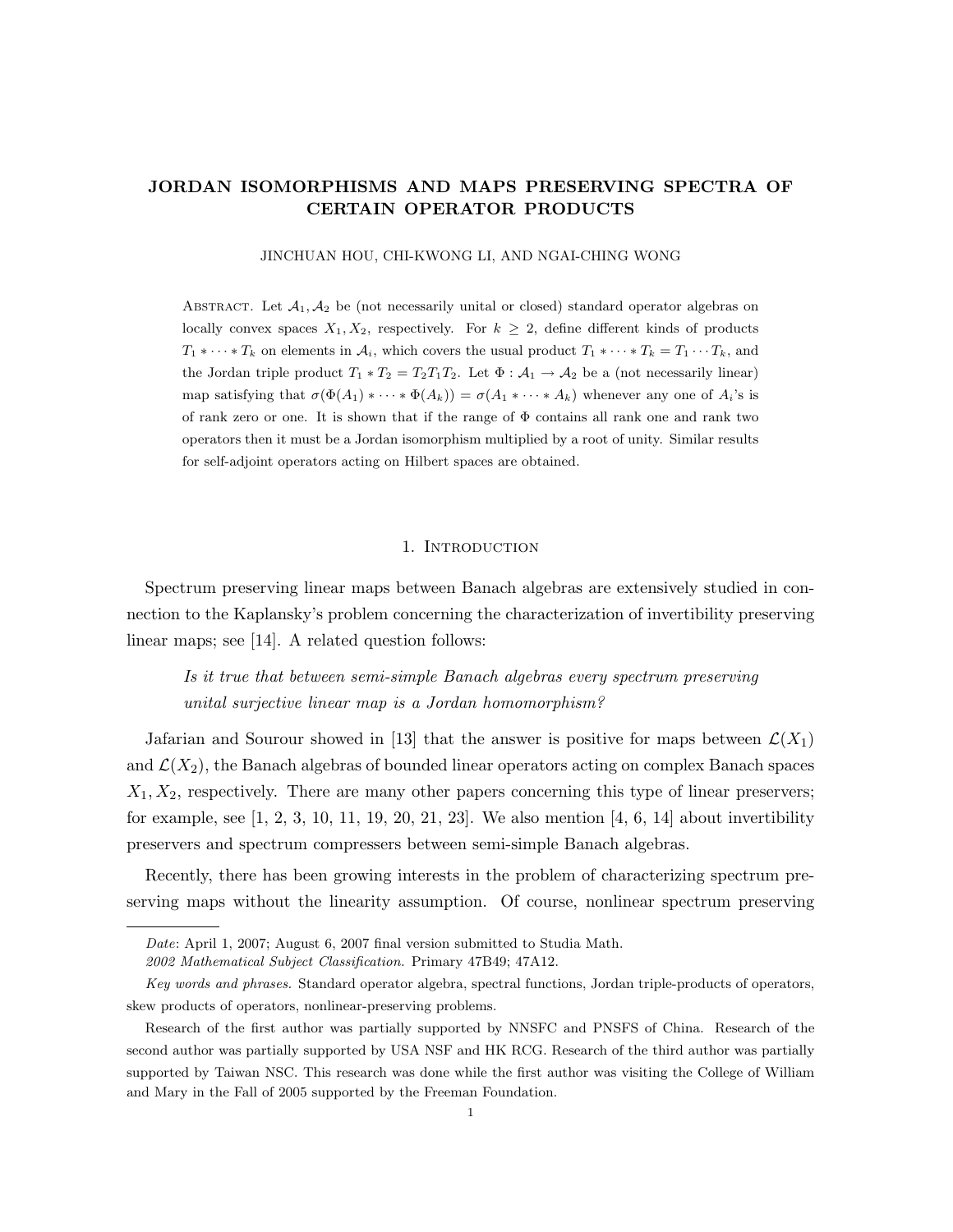transformations can be almost arbitrary. So, some mild additional assumptions are needed. In [17], Molnár considered surjective maps  $\Phi : \mathcal{L}(X_1) \to \mathcal{L}(X_2)$  such that  $\Phi(A)\Phi(B)$  and AB always have the same spectrum, and proved that such a map must be a Jordan isomorphism multiplied by  $\pm 1$ . In [12], the authors considered surjective maps  $\Phi : \mathcal{L}(X_1) \to \mathcal{L}(X_2)$  such that  $\Phi(B)\Phi(A)\Phi(B)$  and BAB always have the same spectrum, and proved that such a map must be a Jordan isomorphism multiplied by a cubic root of unity. In fact, they obtained more general results concerning  $\Phi: A_1 \to A_2$ , where  $A_1, A_2$  are closed unital standard operator algebra on  $X_1, X_2$ , respectively. Moreover, in addition to the usual spectrum  $\sigma(X)$ , they also characterized preservers of the left spectrum, the right spectrum, the boundary of the spectrum, the full spectrum, the point spectrum, the compression spectrum, the approximate point spectrum, and the surjectivity spectrum of operators, etc.; see [7, 8]. Note that all these different types of spectra reduce to the usual spectrum for finite rank operators.

Instead of considering different types of products separately, the authors in [5] considered a general product  $T_1 * \cdots * T_k$  on the algebra  $M_n$  of  $n \times n$  complex matrices, which covers the usual product  $T_1 * \cdots * T_k = T_1 \cdots T_k$  and the Jordan triple product  $T_1 * T_2 = T_2 T_1 T_2$ . They showed that a map  $\Phi : M_n \to M_n$  satisfying

$$
\sigma(\Phi(A_1) * \cdots * \Phi(A_k)) = \sigma(A_1 * \cdots * A_k)
$$
\n(1.1)

for all  $A_1, \ldots, A_k$  in  $M_n$  must be a Jordan isomorphism multiplied by a root of unity. Their results do not require that  $\Phi$  is surjective.

The purposes of this paper are manifold. First, we develop new techniques in  $\mathcal{L}(X)$  including various characterizations of rank one operators to extend the results in [5, 12, 17] to more general settings. These new techniques will be useful in other problems on  $\mathcal{L}(X)$ . Second, we refine the existing results by weakening the spectrum preserving properties. This will enhance the understanding of the analytic and algebraic properties of spectrum preserving maps on standard operator algebras.

Our results unify and generalize many known facts. In particular, two consequences of our general result (Theorem 3.2) are given below. Here, we suppose the range of a map  $\Phi: \mathcal{A}_1 \to \mathcal{A}_2$  between standard operator algebras contains all continuous rank one and rank two operators.

- (a) If  $\sigma(\Phi(A_1)\phi(A_2)) = \Phi(A_1A_2)$  whenever  $A_1, A_2$  in  $A_1$  satisfy rank  $(A_1A_2) \leq 1$ , then  $\Phi$ is a Jordan isomorphism multiplied by  $\pm 1$ .
- (b) If  $\sigma(\Phi(A_1)\phi(A_2)\Phi(A_1)) = \Phi(A_1A_2A_1)$  whenever  $A_1, A_2$  in  $A_1$  satisfy rank  $(A_1A_2A_1) \leq$ 1, then  $\Phi$  is a Jordan isomorphism multiplied by a complex number  $\mu$  with  $\mu^3 = 1$ .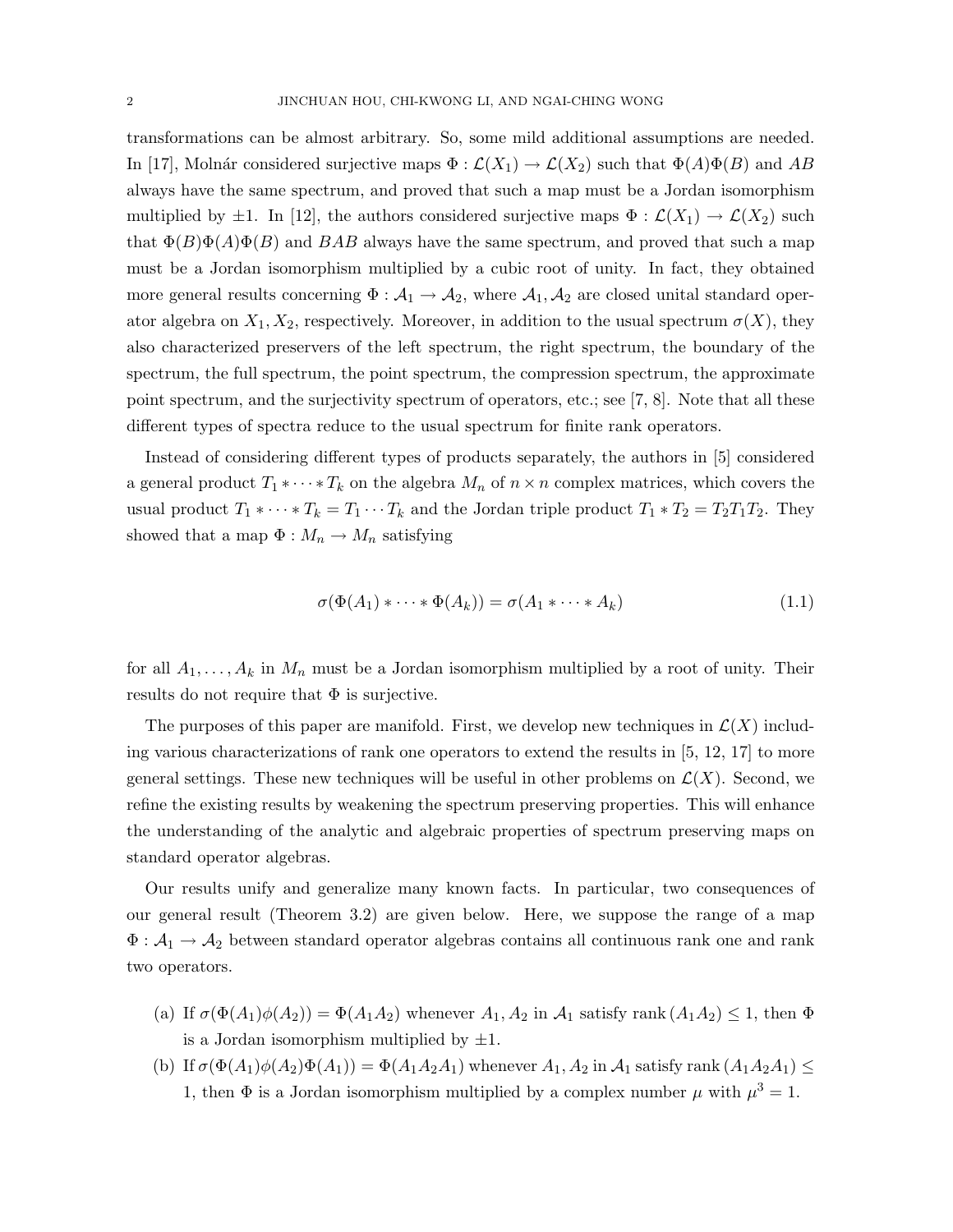We present a special but typical case of our results in Sections 2 and their most general forms in Section 3, and obtain analogous results for self-adjoint operators acting on Hilbert spaces in Section 4.

We would like to thank the referee for the kind comments and advices.

## 2. RESULTS FOR SPECIAL OPERATOR PRODUCTS  $B^rAB^s$

Let  $X$  be a (complex Hausdorff) locally convex (topological linear) space with the dual space X'. The  $\sigma(X, X')$  topology is the weakest (Hausdorff) locally convex topology on X such that all f in X' defines a continuous linear functional  $x \mapsto f(x)$  on X. Similarly, we can define the  $\sigma(X', X)$  topology on X'. Denote by  $\mathcal{L}(X)$  the algebra of all continuous linear operators on X, and by  $\mathcal{F}(X)$  its subalgebra of all continuous finite rank operators  $\sum_{i=1}^{n} f_i \otimes x_i$ on X. Here  $f_i$  belongs to X' and  $x_i$  belongs to X for each  $i = 1, 2, ..., n$ . The operator  $f \otimes x$ on X is defined by sending y to  $f(y)x$ .

Recall that a *standard operator algebra*  $A$  on a locally convex space  $X$  is a subalgebra of  $\mathcal{L}(X)$  containing the algebra  $\mathcal{F}(X)$  of all continuous finite rank operators on X. We do not assume  $A$  contains the identity operator  $I_X$ , or  $A$  is closed in any topology, however.

The following simple lemma is useful in this paper and was proved in [12]. For the sake of completeness, we give a short proof here. Recall that a rank one idempotent on X carries a form  $f \otimes x$  with  $f(x) = 1$ .

**Lemma 2.1.** Let X be a locally convex space, and let  $A \in \mathcal{L}(X)$ . Then  $A = 0$  if and only if  $f(Ax) = 0$  for all rank one idempotent  $f \otimes x$  on X.

*Proof.* We need only to check the "only if" part. For any f in X' and x in X, if  $f(x) = \alpha \neq 0$ then  $f(\frac{1}{\alpha})$  $\frac{1}{\alpha}x$ ) = 1 implies 0 =  $f(A(\frac{1}{\alpha}))$  $(\frac{1}{\alpha}x)) = \frac{1}{\alpha}f(Ax)$ . Thus  $f(Ax) = 0$ . If  $f(x) = 0$ , then choose a g in X' such that  $g(x) = 1$ . Let  $f_1 = g + f$  and  $f_2 = g - f$ . We have  $f_1(x) = f_2(x) = 1$ . Thus, by the assumption,  $f_1(Ax) = f_2(Ax) = 0$ . It follows that  $f(Ax) = \frac{1}{2}(f_1 - f_2)(Ax) = 0$ . Hence  $A = 0$ .  $\blacksquare$ 

**Lemma 2.2.** Let X be a locally convex space. Let  $(r, s)$  be a pair of non-negative integers such that  $r + s \geq 1$ . For any  $A, \overline{A}$  in  $\mathcal{L}(X)$ , we have

$$
A = \overline{A}
$$
 if and only if  $tr(B^rAB^s) = tr(B^r\overline{A}B^s)$ 

for every rank one idempotent operator B on X.

*Proof.* For any rank one idempotent  $B = f \otimes x$  on X, we observe that

$$
\operatorname{tr}(B^rAB^s) = \operatorname{tr}((f \otimes x)^r A (f \otimes x)^s) = f(Ax)f(x)^{r+s-1},
$$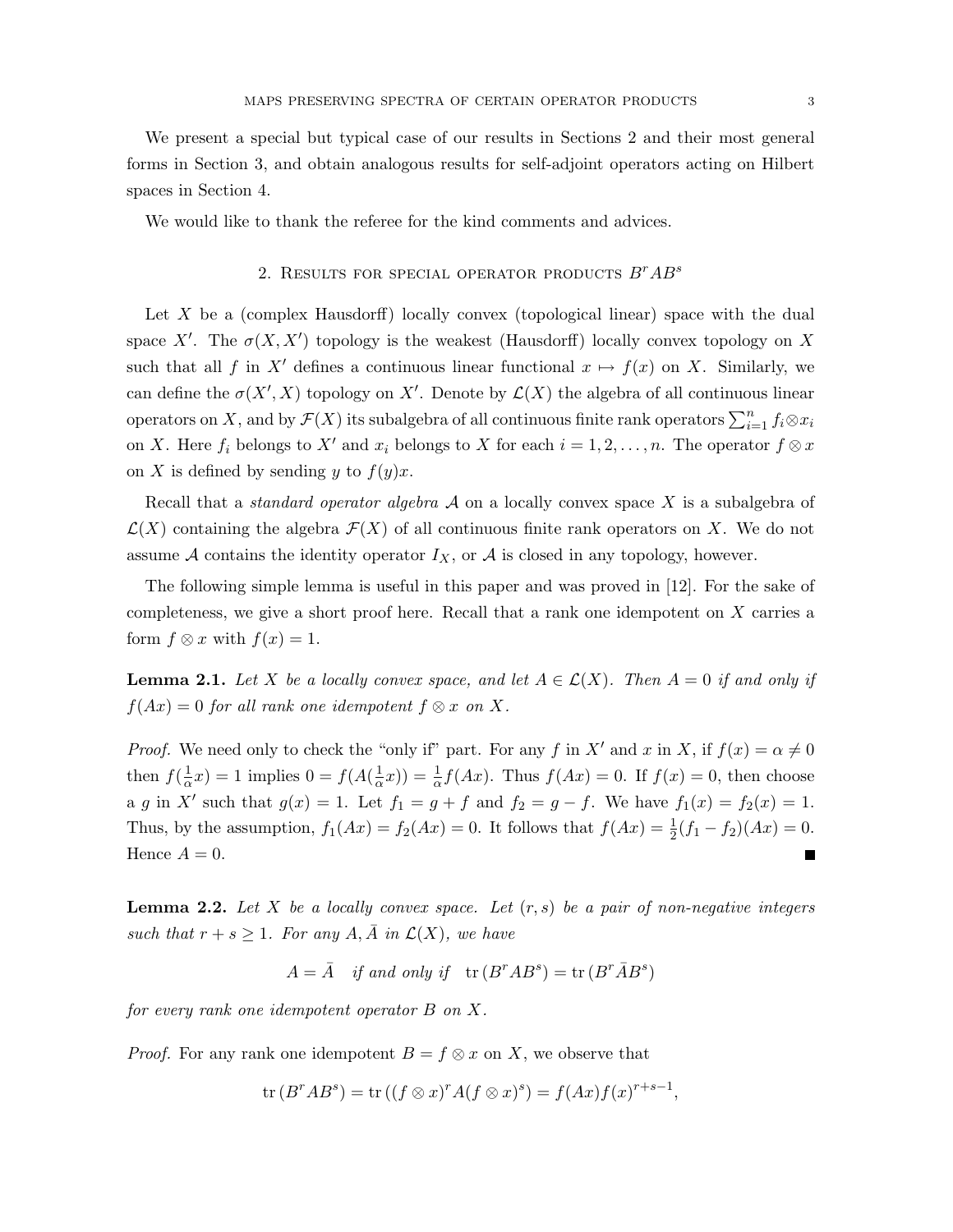and

$$
\operatorname{tr}(B^r\bar{A}B^s) = \operatorname{tr}\left((f\otimes x)^r\bar{A}(f\otimes x)^s\right) = f(\bar{A}x)f(x)^{r+s-1}.
$$

П

So,  $f((A - \overline{A})x) = 0$  whenever  $f(x) = 1$ . By Lemma 2.1,  $A = \overline{A}$ .

**Lemma 2.3.** Let A be any complex  $n \times n$ -matrix with rank at least k. Then there is a unitary  $n \times n$  matrix U such that the leading k-by-k matrix of  $U^*AU$  is nonsingular.

*Proof.* Suppose  $A = PV$  such that P is positive semi-definite, and V is unitary. Let U be unitary such that  $U^*VU = D$  is a diagonal unitary matrix. Then  $U^*AU = (U^*PU)D$ , and the sum of the absolute values of the k-by-k principal minors of  $U^*AU$  is the same as the sum of the k-by-k principal minors of  $U^*PU$ , which is the kth elementary symmetric function on the eigenvalues of  $P$ . This is positive because  $A$  has rank at least  $k$ , and therefore  $P$  has at least k positive eigenvalues, counting multiplicity. Now, applying a permutation similarity if needed, we see that the leading  $k$ -by- $k$  matrix of  $U^*AU$  is invertible.

**Lemma 2.4.** Let X be a locally convex space. Let  $(r, s)$  be a pair of non-negative integers such that  $r + s \geq 1$ . Then a nonzero A in  $\mathcal{L}(X)$  has rank one if and only if  $\sigma(B^rAB^s)$  has at most 2 elements including 0 for all B in  $\mathcal{L}(X)$  with rank 2.

*Proof.* We check the sufficiency only. Suppose A has rank at least 2. Then there are  $x_1, x_2$ in X such that  $\{Ax_1, Ax_2\}$  is linearly independent. Let P be the projection of X onto  $[x_1, x_2, Ax_1, Ax_2]$ , which is the linear span of  $\{x_1, x_2, Ax_1, Ax_2\}$  of dimension  $n \leq 4$ . Then we can think of  $A_{11} := PAP$  as an  $n \times n$  matrix with rank at least two. By Lemma 2.3, there is a unitary matrix U on  $[x_1, x_2, Ax_1, Ax_2]$  such that  $U^*A_{11}U$  has an invertible  $2 \times 2$  leading submatrix. Thus, we may choose  $\tilde{x}_1, \tilde{x}_2 \in [x_1, x_2, Ax_1, Ax_2]$  and a space decomposition of X into  $[\tilde{x}_1, \tilde{x}_2]$  and its complement so that A has an operator matrix form

$$
\left(\begin{array}{cc} A_1 & * \\ * & * \end{array}\right),
$$

where  $A_1$  is in upper triangular form with nonzero diagonal entries  $a_1, a_2$ . Now, use the same space decomposition to construct B so that B has operator matrix diag  $(1, b) \oplus 0$ , where  $a_1, a_2b^{r+s}$  are two distinct nonzero numbers. Then  $B^rAB^s$  has two distinct nonzero eigenvalues  $a_1$  and  $a_2b^{r+s}$ .

The following is our main result. Here, we do not assume the map  $\Phi$  is linear, multiplicative or continuous. But these comes out to be parts of the conclusion. Note also that  $\Phi$  might not be surjective, and  $A_1, A_2$  might not be closed in any topology or contain the identity operators.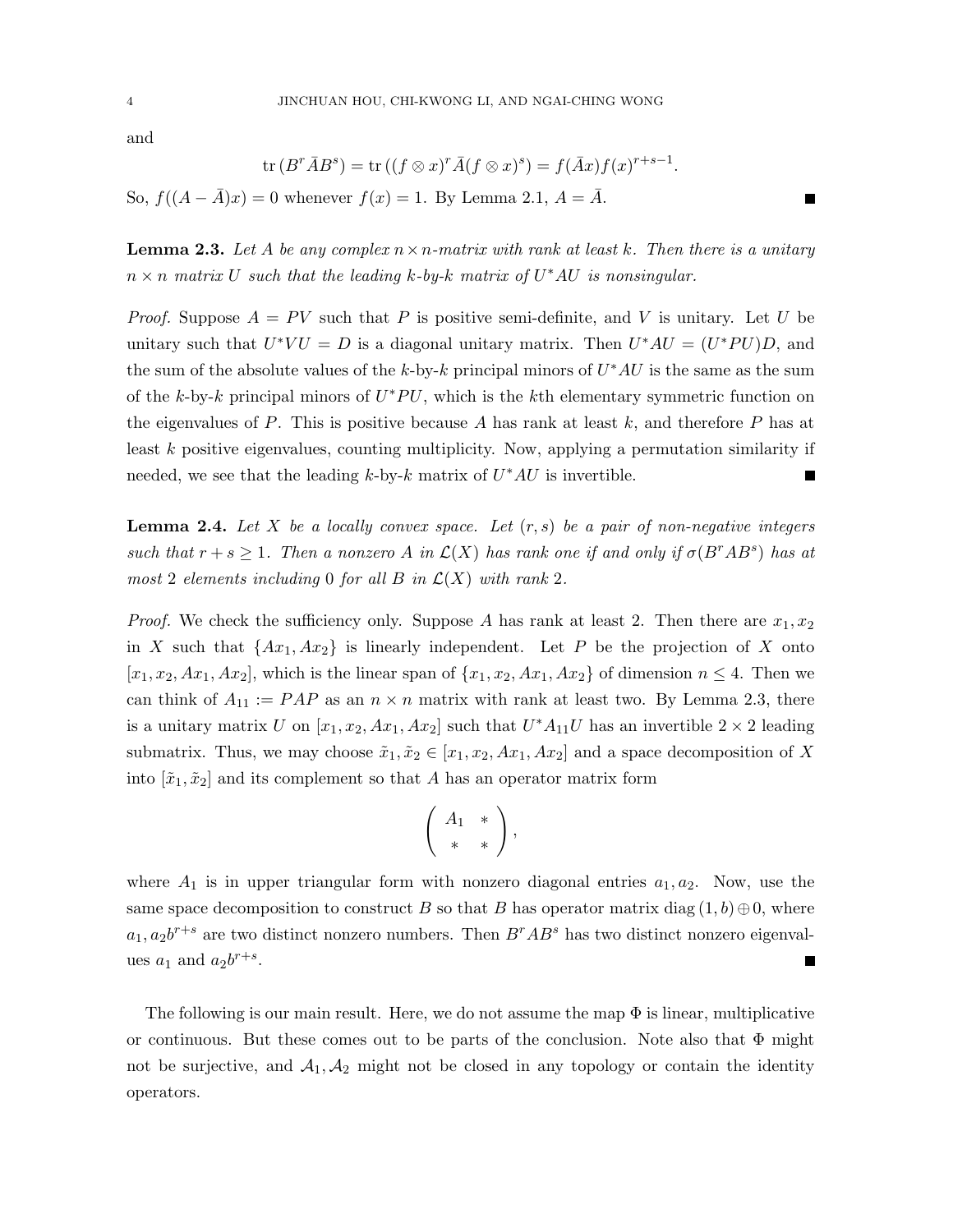**Theorem 2.5.** Let  $A_1, A_2$  be standard operator algebras on locally convex spaces  $X_1, X_2$ , respectively. Let  $(r, s)$  be a pair of non-negative integers such that  $r + s \geq 1$ . Suppose the range of a map  $\Phi: \mathcal{A}_1 \to \mathcal{A}_2$  contains all continuous operators of rank one and rank two, and

(2.1) 
$$
\sigma(\Phi(B)^r \Phi(A) \Phi(B)^s) = \sigma(B^r AB^s)
$$

whenever at least one of A, B in  $\mathcal{A}_1$  is of rank zero or one. Then there is a scalar  $\lambda$  with  $\lambda^{r+s+1} = 1$  and one of the following cases holds:

(1) there is a  $\sigma(X_1, X_1') - \sigma(X_2, X_2')$  bi-continuous invertible linear operator  $T : X_1 \to X_2$ , such that

$$
\Phi(A) = \lambda T A T^{-1}, \quad \forall A \in \mathcal{A}_1;
$$

(2) there is a  $\sigma(X'_1, X_1) - \sigma(X_2, X'_2)$  bi-continuous invertible linear operator  $S: X'_1 \to X_2$ , such that

$$
\Phi(A) = \lambda S A' S^{-1}, \quad \forall A \in \mathcal{A}_1.
$$

Here  $A' : X'_1 \to X'_1$  is the dual map of  $A : X_1 \to X_1$ .

*Proof.* It suffices to consider the case when both  $X_1, X_2$  have dimension at least 2. We divide the proof into several steps.

**Assertion 1.**  $\Phi$  is injective, sends 0 to 0 and sends rank one operators to rank one operators.

The condition (2.1) implies that

$$
\sigma(\Phi(B)^r \Phi(f \otimes x) \Phi(B)^s) = \sigma(B^r \cdot f \otimes x \cdot B^s) = \{0, f(B^{r+s} x)\}\
$$

for all B in  $\mathcal{A}_1$ . Since  $\Phi(\mathcal{A}_1)$  contains all continuous operators of rank two, Lemma 2.4 implies that  $\Phi$  sends each rank one operator  $f \otimes x$  to an operator of rank at most one; the image has exactly rank one, by considering an B in  $\mathcal{A}_1$  with  $f(B^{r+s}x) = 1$  in the spectrum equality above.

It follows from Lemma 2.2 that  $\Phi(0) = 0$ .

Observe that if  $\Phi(f \otimes x) = g \otimes y$ , we will have

(2.2) 
$$
g(\Phi(B)^{r+s}y) = f(B^{r+s}x),
$$

(2.3) 
$$
g(y)^{r+s-1}g(\Phi(B)y) = f(x)^{r+s-1}f(Bx), \quad \forall B \in \mathcal{A}_1.
$$

Setting  $B = f \otimes x$ , we have

(2.4) 
$$
g(y)^{r+s+1} = f(x)^{r+s+1}.
$$

It follows from Lemma 2.1 and  $(2.3)$  that  $\Phi$  is injective.

**Assertion 2.**  $\Phi(f \otimes x)$  is linear in f when x is fixed, and also linear in x when f is fixed.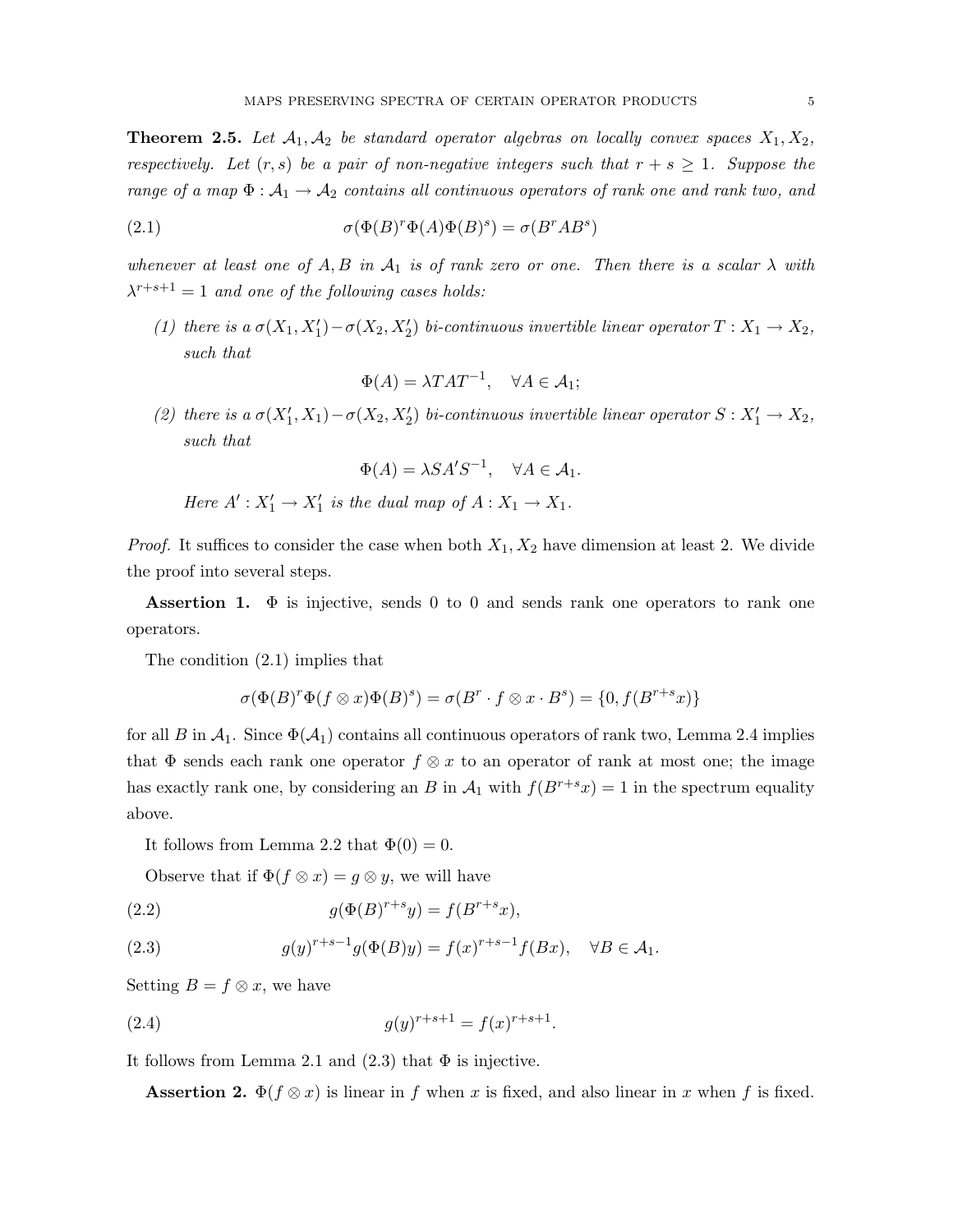Fix x in X. Suppose for  $f_1, f_2$  in  $X'_1$  and a scalar  $\alpha$ , we have  $g_1, g_2, g, g'$  in  $X'_2$  and  $y_1, y_2, y, y'$ in  $X_2$  such that

$$
\Phi(f_i \otimes x) = g_i \otimes y_i, \quad \text{for } i = 1, 2,
$$

and

$$
\Phi((f_1+f_2)\otimes x)=g\otimes y,\quad \Phi(\alpha f_1\otimes x)=g'\otimes y'.
$$

Then (2.2) ensures that

$$
g'(\Phi(B)^{r+s}y') = \alpha f_1(B^{r+s}x) = \alpha g_1(\Phi(B)^{r+s}y_1), \quad \forall B \in \mathcal{A}_1.
$$

Since the range of  $\Phi$  contains all continuous operators of rank one, by Lemma 2.1 for example, we have

$$
g' \otimes y' = \alpha g_1 \otimes y_1
$$
, or  $\Phi(\alpha f_1 \otimes x) = \alpha \Phi(f_1 \otimes x)$ .

On the other hand, (2.2) also ensures that

$$
g(\Phi(B)^{r+s}y) = f_1(B^{r+s}x) + f_2(B^{r+s}x)
$$
  
=  $g_1(\Phi(B)^{r+s}y_1) + g_2(\Phi(B)^{r+s}y_2), \quad \forall B \in \mathcal{A}_1.$ 

This gives rise to, by Lemma 2.1 again,

$$
(2.5) \t\t\t g \otimes y = g_1 \otimes y_1 + g_2 \otimes y_2.
$$

In other words,

$$
\Phi((f_1+f_2)\otimes x)=\Phi(f_1\otimes x)+\Phi(f_2\otimes x),\quad \forall f_1,f_1\in X', x\in X.
$$

As a result,  $\Phi(f \otimes x)$  is linear in f when x is fixed. Similarly,  $\Phi(f \otimes x)$  is also linear in x when  $f$  is fixed.

By counting ranks, we note that (2.5) ensures either

$$
(2.6) \t\t y_1 = \alpha_1 y, \quad \text{and} \quad y_2 = \alpha_2 y,
$$

or

$$
(2.7) \t\t\t g_1 = \beta_1 g, \quad \text{and} \quad g_2 = \beta_2 g,
$$

for some scalars  $\alpha_1, \alpha_2, \beta_1, \beta_2$ .

From now on, we make the following

**Assumption.** The first case (2.6) happens for a linearly independent pair  $f_1$ ,  $f_2$  in  $X'_1$  and  $x$  in  $X_1$ .

**Assertion 3.** We can define an injective  $\sigma(X'_1, X_1) - \sigma(X'_2, X_2)$  continuous linear operator  $S'_x : X'_1 \to X'_2$  such that

$$
\Phi(f \otimes x) = S'_x f \otimes y, \quad \forall f \in X'_1.
$$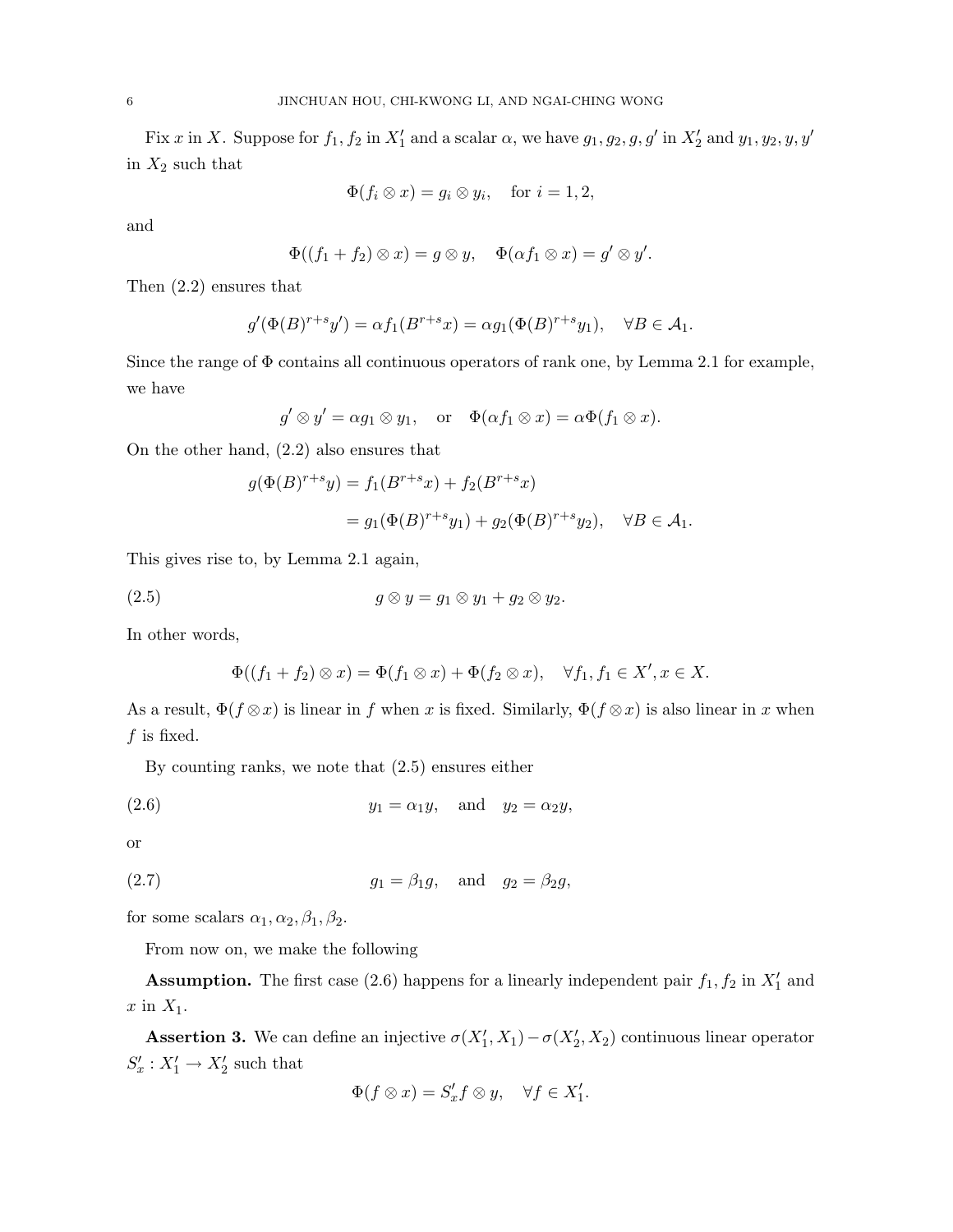To this end, let  $f_3 \in X'_1 \setminus \{0\}$ ,  $g_3 \in X'_2$  and  $y_3 \in X_2$  such that

$$
\Phi(f_3\otimes x)=g_3\otimes y_3.
$$

Suppose  $y_3$  were linearly independent of  $y$ . By counting ranks in

$$
\Phi((f_i+f_3)\otimes x)=g_i\otimes y_i+g_3\otimes y_3=\alpha_ig_i\otimes y+g_3\otimes y_3,\quad i=1,2,
$$

we see that  $g_1, g_2$  are both scalar multiples of  $g_3$ . Hence  $\Phi(f_1 \otimes x) = g_1 \otimes y_1 = \lambda g_2 \otimes y_2 =$  $\lambda \Phi(f_2 \otimes x)$  for some scalar  $\lambda$ . This implies that  $\Phi((f_1 - \lambda f_2) \otimes x) = 0$ , and thus  $f_1 = \lambda f_2$ . This contradiction tells that  $y_3$  depends on  $y$ , too.

At this stage, we show that for this fixed x in  $X_1$ , we have a fixed y in  $X_2$  and a linear operator  $S'_x : X'_1 \to X'_2$  such that

(2.8) 
$$
\Phi(f \otimes x) = S'_x f \otimes y, \quad \forall f \in X'_1.
$$

It follows from (2.2) that  $S'_x$  is injective and  $\sigma(X'_1, X_1) - \sigma(X'_2, X_2)$  continuous.

**Assertion 4.** For any  $\hat{x}$  in  $X_1$ , there is a  $\hat{y}$  in  $X_2$  and an injective  $\sigma(X'_1, X_1) - \sigma(X'_2, X_2)$ continuous linear operator  $S'_{\hat{x}}$  such that

$$
\Phi(f \otimes \hat{x}) = S_{\hat{x}}' f \otimes \hat{y}, \quad \forall f \in X_1'.
$$

It suffices to consider those  $\hat{x}$  linearly independent of x. Assume for any linearly independent pair  $f_1, f_2$  in  $X'_1$ , we have  $\hat{g}_1, \hat{g}_2$  in  $X'_2$  and  $y_1, y_2$  in  $X_2$  such that

$$
\Phi(f_1 \otimes \hat{x}) = \hat{g}_1 \otimes y_1
$$
 and  $\Phi(f_2 \otimes \hat{x}) = \hat{g}_2 \otimes y_2$ .

**Claim.**  $y_1, y_2$  are linearly dependent.

If not, by counting ranks in

$$
\Phi((f_1+f_2)\otimes\hat x)=\hat g_1\otimes y_1+\hat g_2\otimes y_2,
$$

we see that  $\hat{g}_1, \hat{g}_2$  are linearly dependent. Suppose also

$$
\Phi(f_1 \otimes x) = g_1 \otimes y \quad \text{and} \quad \Phi(f_2 \otimes x) = g_2 \otimes y.
$$

Here,  $g_i = S'_x f_i$  for  $i = 1, 2$ .

If  $y, y_1$  are linearly dependent, as  $y_2$  is linearly independent of  $y_1$ , we see that  $y, y_2$  are linearly independent. By counting ranks in

$$
\Phi(f_2\otimes (x+\hat x))=g_2\otimes y+\hat g_2\otimes y_2,
$$

we see that  $g_2, \hat{g}_2$  are linearly dependent. Since  $\hat{g}_1, \hat{g}_2$  are linearly dependent,  $\hat{g}_1, g_2$  are linearly dependent, too. Be aware of that  $f_1 \otimes \hat{x}, f_2 \otimes x$  are linearly independent. Write  $y_1 = \alpha y$  and  $\hat{g}_1 = \beta g_2$  for some nonzero scalars  $\alpha, \beta$ . Then

$$
\Phi(f_1 \otimes \hat{x}) = \hat{g}_1 \otimes y_1 = \alpha \beta g_2 \otimes y = \alpha \beta \Phi(f_2 \otimes x).
$$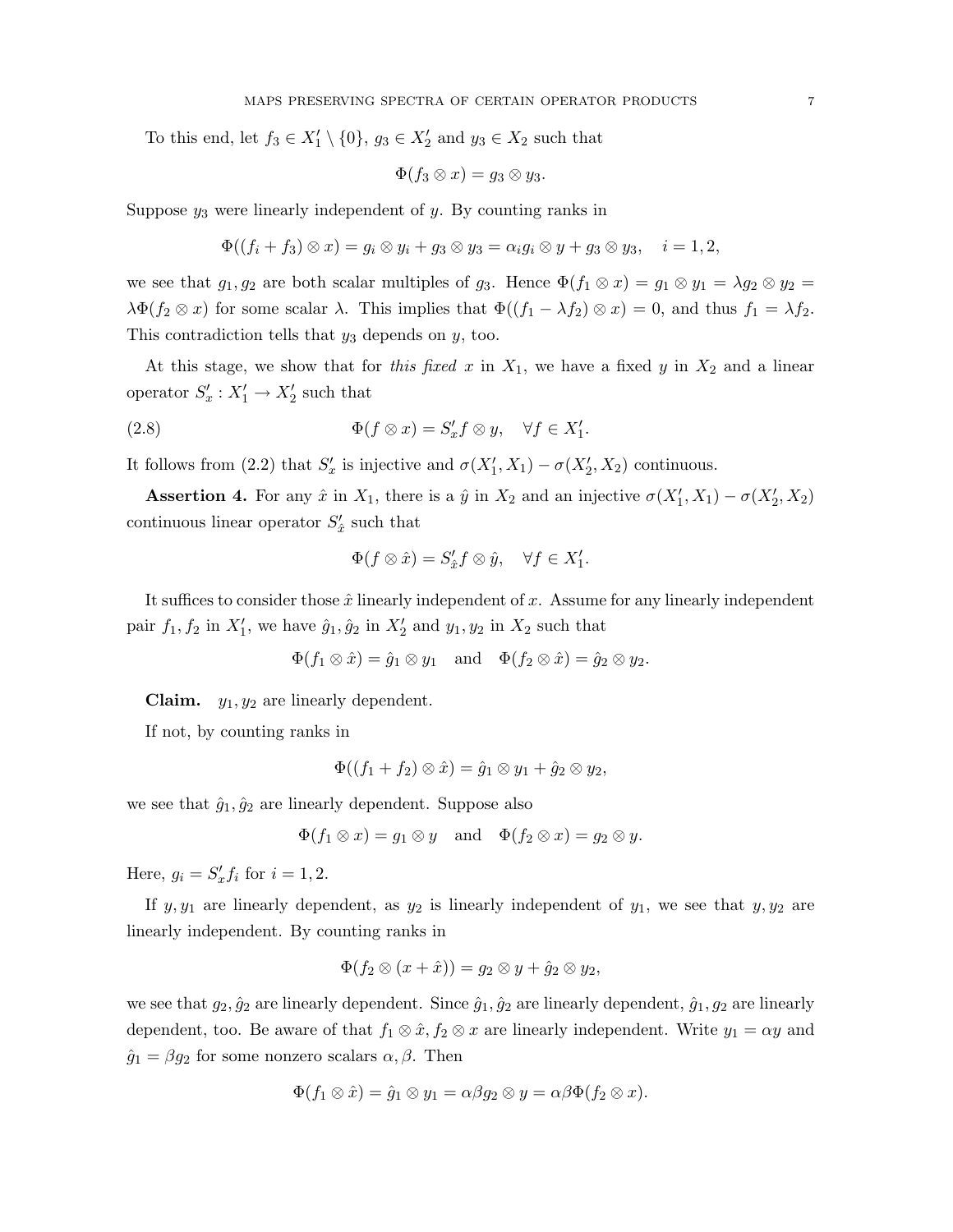By (2.2),

$$
f_1(B^{r+s}\hat{x}) = \alpha \beta f_2(B^{r+s}x), \quad \forall B \in \mathcal{A}_1.
$$

By Lemma 2.1,  $f_1 \otimes \hat{x} = \alpha \beta f_2 \otimes x$ , a contradiction. Hence  $y, y_1$  are linearly independent. Similarly,  $y, y_2$  are linearly independent, too. Counting ranks again, we see that  $g_i, \hat{g}_i$  are linearly dependent for  $i = 1, 2$ . This forces  $g_1, g_2$  to be linearly dependent. It follows from the injectivity of  $\Phi$  that  $f_1, f_2$  are linearly dependent, a contradiction.

At this point, we can define an injective linear map  $S'_{\hat{x}} : X'_{1} \longrightarrow X'_{2}$  such that

$$
\Phi(f \otimes \hat{x}) = S_{\hat{x}}' f \otimes \hat{y}, \quad \forall f \in X_1'.
$$

Here  $\hat{y}$  is a fixed element in  $X_2$ .

**Assertion 5.**  $S'_x f, S'_x f$  are linearly dependent for all f in  $X'_1$ .

Suppose not, and there is an f in  $X'_1$  such that  $g = S'_x f$ ,  $\hat{g} = S'_x f$  are linearly independent. By definition,

$$
\Phi(f \otimes x) = g \otimes y \quad \text{and} \quad \Phi(f \otimes \hat{x}) = \hat{g} \otimes \hat{y}.
$$

Counting ranks in

$$
\Phi(f\otimes (x+\hat{x}))=g\otimes y+\hat{g}\otimes \hat{y},
$$

we see that  $y, \hat{y}$  are linearly dependent. Choose two  $f_1, f_2$  from  $X'_1$  such that

$$
f_1(x) = f_1(\hat{x}) = f_2(x) = 1
$$
, and  $f_2(\hat{x}) = 0$ .

By (2.4),

$$
|g_1(y)| = 1
$$
, and  $\hat{g}_2(\hat{y}) = 0$ .

Here  $g_1 = S'_x f_1$  and  $\hat{g}_2 = S'_x f_2$ . Now, (2.1) gives

$$
\sigma((f_1 \otimes x)^r (f_2 \otimes \hat{x})(f_1 \otimes x)^s) = \sigma((g_1 \otimes y)^r (\hat{g}_2 \otimes \hat{y})(g_1 \otimes y)^s).
$$

Since  $\hat{y}$  linearly depends on y, we have  $\hat{g}_2(y) = 0$ , and thus

$$
1 = f_1(x)^{r+s-1} f_1(\hat{x}) f_2(x) = g_1(y)^{r+s-1} g_1(\hat{y}) \hat{g}_2(y) = 0,
$$

a contradiction.

At this moment, we can write

$$
\Phi(f \otimes \hat{x}) = S'_x f \otimes \hat{y}.
$$

**Assertion 6.**  $\hat{y}$  is independent of  $f$ .

Suppose for any other  $\bar{f}$  in  $X'_1$ , which is linearly independent of f, we have  $\Phi(\bar{f}\otimes\hat{x})=S'_x\bar{f}\otimes\bar{y}$ for some  $\bar{y}$  in  $X_2$ . By counting ranks in

$$
\Phi((f+\bar{f})\otimes \hat{x})=S'_xf\otimes \hat{y}+S'_x\bar{f}\otimes \bar{y},
$$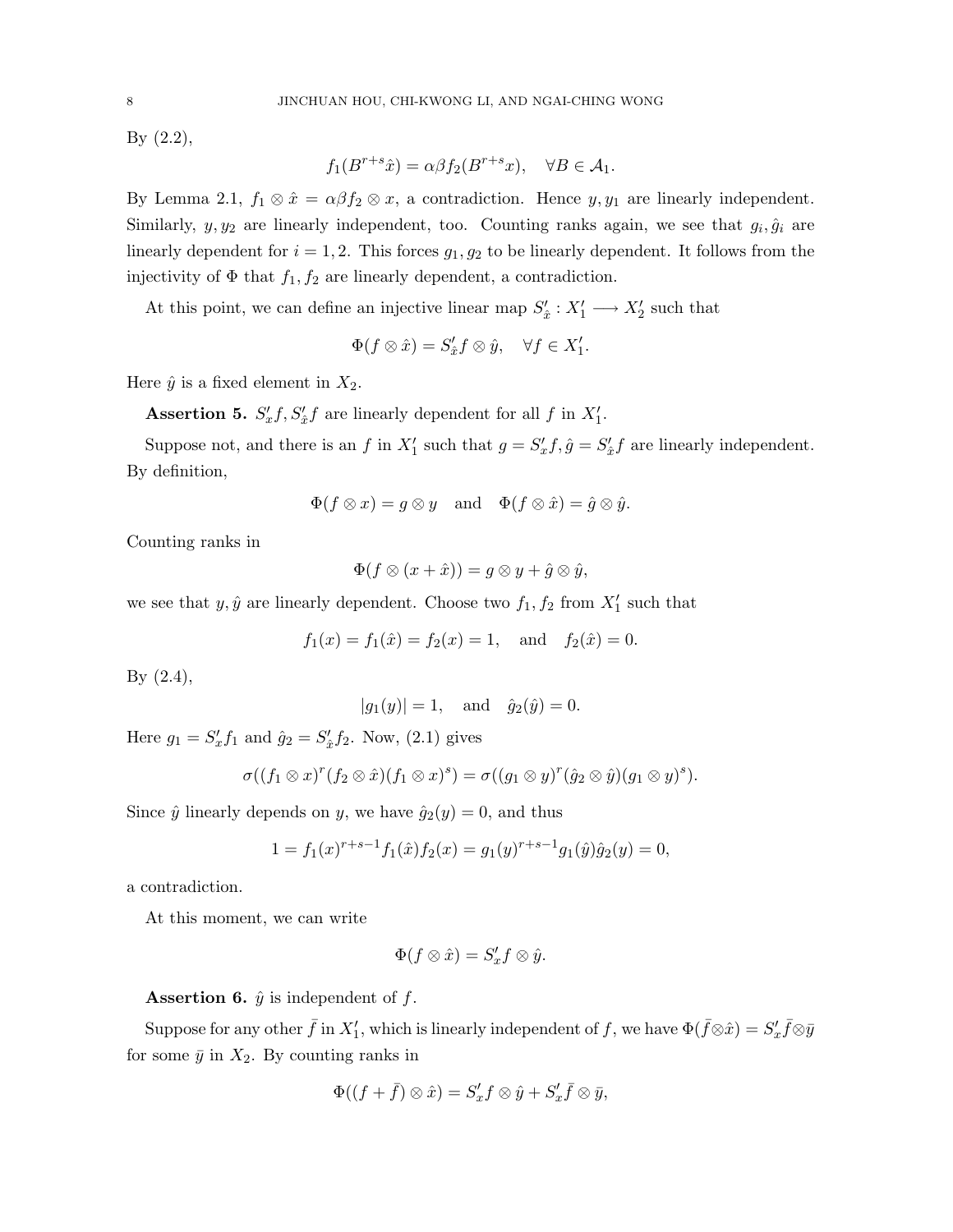we see that  $\hat{y}$  and  $\bar{y}$  are linearly dependent, as  $S'_x f$  and  $S'_x \bar{f}$  are independent. Therefore,  $\Phi(\bar{f}\otimes\hat{x}) = \alpha S'_x \bar{f} \otimes \hat{y}$  for some scalar  $\alpha$ . On the other hand,  $\Phi((f - \bar{f}) \otimes \hat{x}) = \beta S'_x (f - \bar{f}) \otimes \hat{y}$ for an other scalar  $\beta$ . This gives  $\beta S'_x(f - \bar{f}) = S'_x f - \alpha S'_x \bar{f}$ , and whence  $\alpha = \beta = 1$  due to the linear independence of  $f$  and  $f$ .

Thus, we can obtain an injective  $\sigma(X'_1, X_1) - \sigma(X'_2, X_2)$  continuous linear map  $S' : X'_1 \longrightarrow$  $X_2'$  such that  $S' = S'_x$  for all x in  $X_1$ . It then also follows that there is an injective  $\sigma(X_1, X_1')$  –  $\sigma(X_2, X_2')$  continuous linear map  $T: X_1 \longrightarrow X_2$  such that

$$
\Phi(f \otimes x) = S'f \otimes Tx, \quad \forall f \in X'_1, x \in X_1.
$$

**Assertion 7.**  $S' = \lambda T'^{-1}$ , for some scalar  $\lambda$  with  $\lambda^{r+s+1} = 1$ . Here  $T' : X'_2 \longrightarrow X'_1$  is the dual map of T.

We check first that S' has denes range. Suppose that  $S'X'_1$  is not  $\sigma(X'_2, X_2)$  dense in  $X'_2$ . Then there is a nonzero y in  $X_2$  such that  $S'f(y) = 0$ . Since the range of  $\Phi$  contains all continuous rank one operators on  $X_2$ , there is a B in  $\mathcal{A}_1$  with  $B \neq 0$  and  $\Phi(B)X_2$  is spanned by  $y$ . Now by  $(2.3)$ , we have

$$
f(x)^{r+s-1}f(Bx) = S'f(Tx)^{r+s-1}S'f(\Phi(B)Tx) = 0, \quad \forall f \in X'_1, \forall x \in X_1.
$$

By Lemma 2.1, we have  $B = 0$ . This conflict tells us that S' does have dense range in  $X'_2$ . Similarly, we see that T have dense range in  $X_2$ . In particular, its dual map  $T' : X'_2 \longrightarrow X'_1$ is injective.

Applying (2.4), we have

$$
(S'f(Tx))^{r+s+1} = (f(x))^{r+s+1}, \quad \forall f \in X'_1, \forall x \in X_1.
$$

By a connectedness argument, we can derive the existence of a scalar  $\lambda$  with  $\lambda^{r+s+1} = 1$  such that

$$
S'f(Tx) = \lambda f(x), \quad \forall f \in X'_1, \forall x \in X_1.
$$

It then follows

$$
T'S'f=\lambda f,\quad \forall f\in X'_1.
$$

Since T' is now known to be bijective,  $S' = \lambda T'^{-1}$ .

At this point, we have shown that

$$
\Phi(A) = \lambda T A T^{-1}, \quad \forall A \in \mathcal{F}(X_1).
$$

In general, for any A in  $\mathcal{A}_1$ , f in  $X'_1$  and x in  $X_1$  with  $f(x) = 1$ , by putting  $B = f \otimes x$  in  $(2.1)$  we have

$$
f(Ax) = \lambda^{r+s} (T^{-1})' f(\Phi(A)Tx) = \lambda^{-1} f(T^{-1} \Phi(A)Tx).
$$

By Lemma 2.1, we have

$$
\Phi(A) = \lambda T A T^{-1}, \quad \forall A \in \mathcal{A}_1.
$$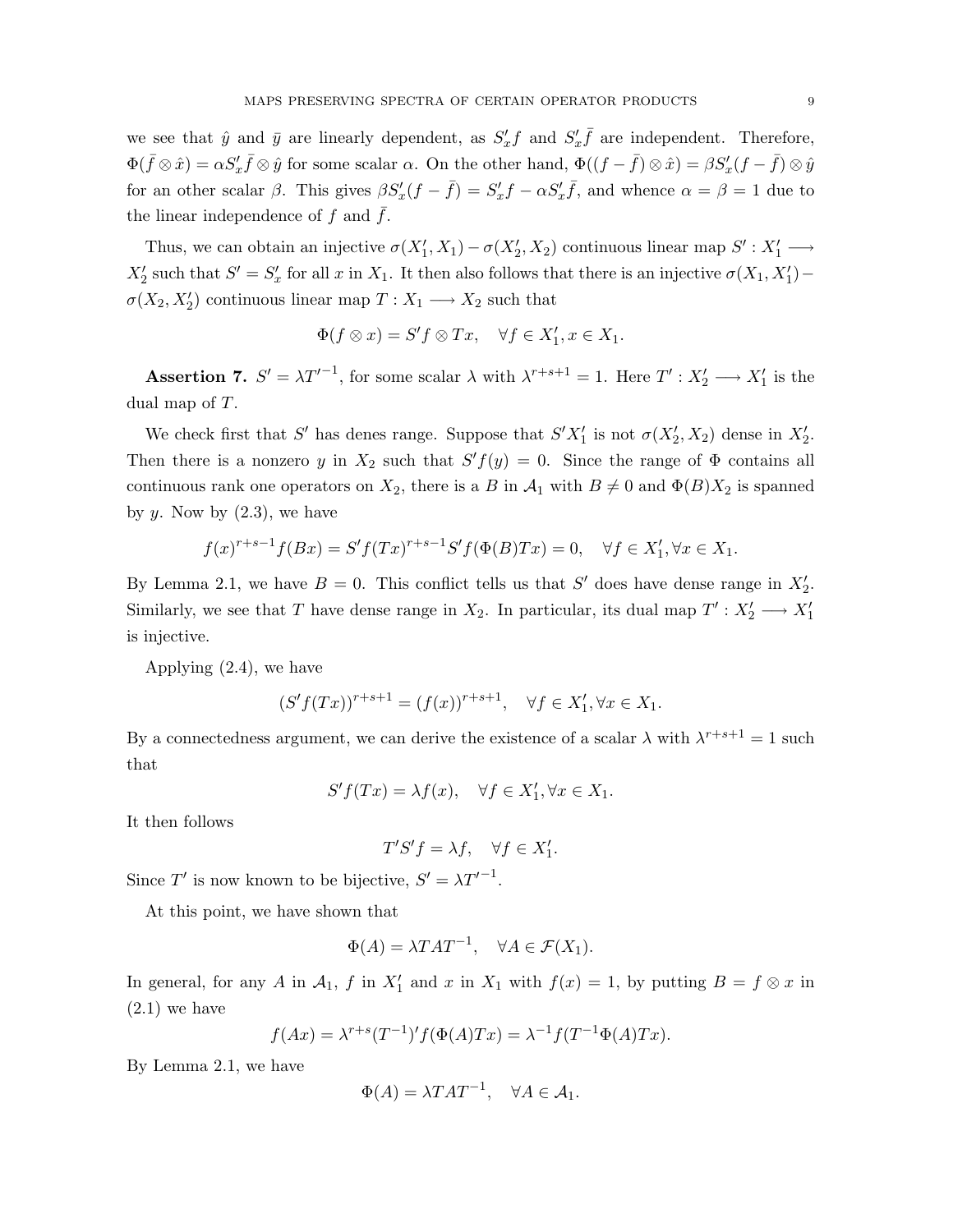Finally, if the second case (2.7) happens for all pairs  $f_1, f_2$  in  $X'_1$  and for all x in  $X_1$ , then arguing in a similar, and slightly easier, pattern we will arrive at the other possible conclusions.

Recall that the *Mackey topology* of a locally convex space  $X$  is the (locally convex) topology  $\tau(X, X')$  of uniform convergence on  $\sigma(X', X)$  compact convex subsets of X'. A locally convex space X is called a *Mackey space* if its topology coincides with  $\tau(X, X')$ . Hilbert spaces, Banach spaces, Fréchet spaces, infrabarrelled spaces, bornological spaces, and Montel spaces are all Mackey spaces.

On the other hand, the *strong topology* of the dual space X' of X is the topology  $\beta(X', X)$ of uniform convergence on bounded subsets of X. Equip X' with  $\beta(X', X)$  and we get the strong dual  $X'_{\beta}$  of X. The strong dual  $X''_{\beta\beta}$  of  $X'_{\beta}$  is called the strong bidual of X. X is semi-reflexive if  $K_X X = X''_{\beta\beta}$ , where  $K_X$  is the canonical embedding of X into  $X''_{\beta\beta}$ . If, in addition, the topology of X agrees with the strong topology then X is reflexive. The Mackey-Arens theorem implies that X is semi-reflexive if and only if  $\beta(X', X) = \tau(X', X)$  (see, e.g., [22, Corollary 18.2]). Semi-reflexive metrizable locally convex spaces are reflexive (see, e.g., [22, Corollary 18.4]). Reflexive locally convex spaces are Mackey spaces.

Recall also that a locally convex space X is *barrelled* if every  $\sigma(X', X)$  bounded set in X' is equicontinuous, and thus relatively  $\sigma(X', X)$  compact by the Alaoglu-Bourbaki theorem (see, e.g.,  $[22,$  Theorem 16.13]). In other words, X is barrelled if and only if its topology agrees with  $\beta(X, X')$ , where we observe  $(X', \sigma(X', X))' = X$ . Banach and Fréchet spaces are barrelled, and barrelled spaces are Mackey.

**Theorem 2.6.** In the conclusion of Theorem 2.5, the continuity of  $T$  and  $S$  can be assumed in the Mackey topology.

- (1) Assume Case 1 occurs. If  $X_1, X_2$  are Banach or Fréchet spaces, then T is a linear homeomorphism in the metric topology.
- (2) Assume Case 2 occurs. If  $X_1$  (resp.  $X_2$ ) is barrelled (in particular, Banach or Fréchet), then  $X_2$  (resp.  $X_1$ ) is semi-reflexive and  $X_1 = (X_2')_{\beta}$  (resp.  $X_2 = (X_1')_{\beta}$ ). In particular, if both  $X_1, X_2$  are Banach or Fréchet spaces then they are reflexive and dual to each other.

*Proof.* It is well-known that  $\sigma(X, X') - \sigma(Y, Y')$  continuous linear operators between X and Y are exactly those  $\tau(X, X') - \tau(Y, Y')$  continuous linear operators. Moreover, if A is a continuous linear operator from a locally convex space X into another Y then A is  $\sigma(X, X')$  –  $\sigma(Y, Y')$  continuous, and its dual map  $A': Y' \longrightarrow X'$  is  $\beta(Y', Y) - \beta(X', X)$  continuous (see, e.g., [22, Proposition 17.14]). Thus T and S in Theorem 2.5 are both continuous in the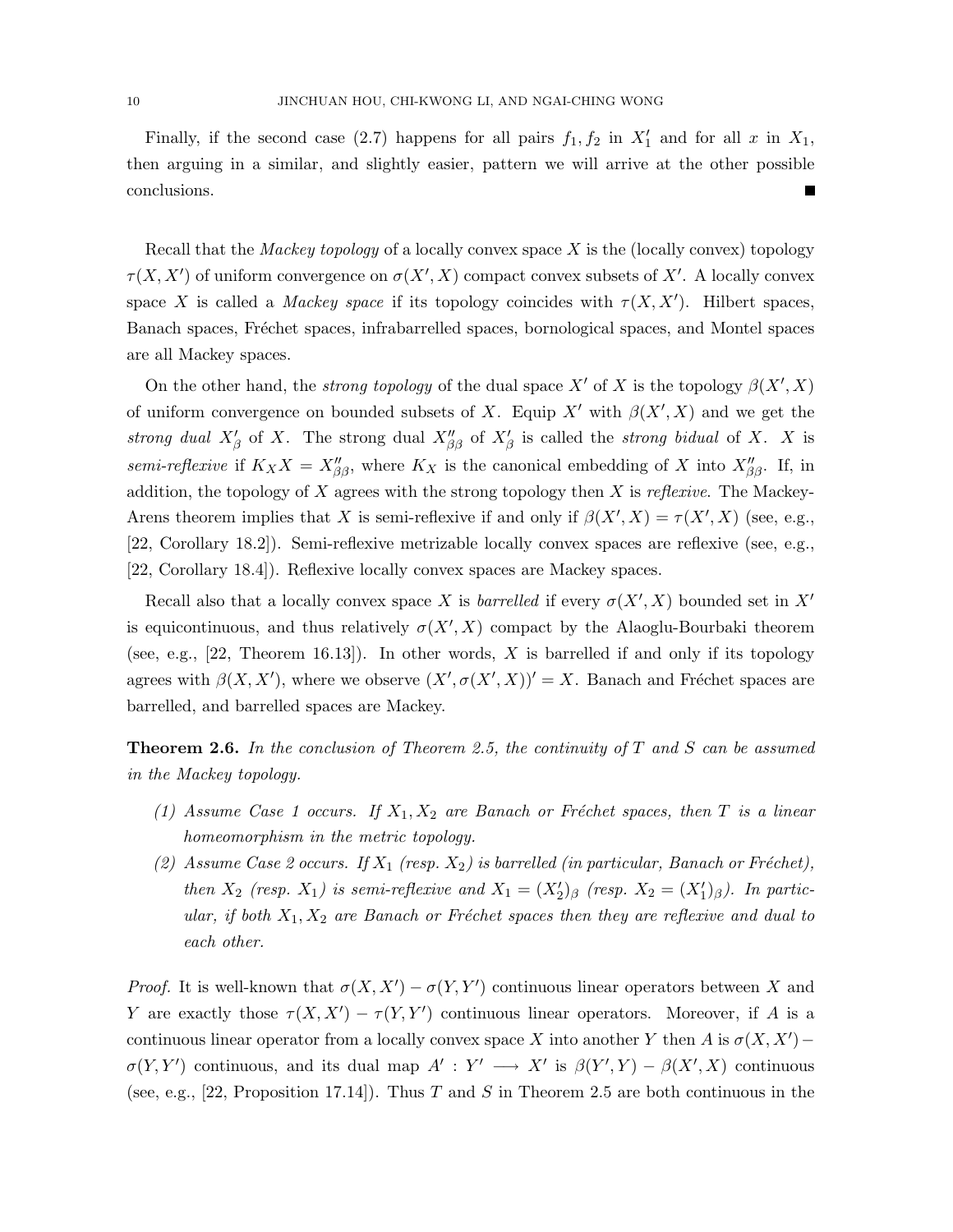Mackey topologies. Rather than noting that Banach and Fréchet spaces are Mackey, we can also prove (1) directly by using the closed graph theorem.

For (2), we note that a locally convex space X is semi-reflexive if and only if  $(X, \sigma(X, X'))$ is quasi-complete, i.e. all bounded Cauchy nets converges (see, e.g., [22, Theorem 18.2]). Now,  $S: (X'_1, \sigma(X'_1, X_1)) \longrightarrow (X_2, \sigma(X_2, X'_2))$  is a linear homeomorphism. If  $X_1$  is barrelled, then  $(X'_1, \sigma(X'_1, X_1))$  is quasi-complete, and thus  $X_2$  is semi-reflexive. Because S' induces a linear homeomorphism from  $(X'_2, \beta(X'_2, X_2))$  onto  $(X_1, \beta(X_1, X'_1))$ , we see that  $(X'_2)_{\beta} = X_1$ .

On the other hand, the range  $\Phi(\mathcal{A}_1)$  is again a standard operator algebra on  $X_2$ . The inverse map  $\Phi^{-1} : \Phi(\mathcal{A}_1) \longrightarrow \mathcal{A}_1$  satisfies a condition similar to (2.1), and clearly the range of  $\Phi^{-1}$  contains  $\mathcal{F}_2(X_1)$ . Hence, one can conclude Case 2 again. In case  $X_2$  is barrelled, we can conclude that  $X_1$  is semi-reflexive and  $(X'_1)_{\beta} = X_2$  in a similar manner.

We remark that the barrelledness condition in Theorem  $2.6(2)$  is sharp, as it is known that a Mackey space X has a quasi-complete dual space  $(X', \sigma(X', X))$  if and only if X is barelled (see, e.g.,  $[15, 23.6(4)]$ ).

One reason why we are interested in such a generality of Theorem 2.5 is that the whole theory depends on the dual pairs  $\langle X_1, X'_1 \rangle$ ,  $\langle X_2, X'_2 \rangle$  rather than the particular topologies of the underlying spaces  $X_1, X_2$ . The following example provides us an other reason. We think this is a very important case we should not forget.

Example 2.7. Let X be a Banach space. Consider the map  $\Phi : \mathcal{L}(X) \longrightarrow \mathcal{L}(X')$  defined by

$$
\Phi(A) = A', \quad \forall A \in \mathcal{L}(X).
$$

Here  $A' : X' \longrightarrow X'$  is the dual map of A. Note that the range of  $\Phi$  might not contain all norm continuous rank one operators on X'. However, if we equip X' with the  $\sigma(X', X)$  topology, then the range of  $\Phi$  does contain all  $\sigma(X', X)$  continuous finite rank operators. Thus we can apply Theorem 2.5. Note also that  $X$  need not be reflexive. Anyway, we have

$$
(X', \sigma(X', X))'_{\beta} = X.
$$

*Remark* 2.8. We do not have  $r = s$  in general, even if Case (2) in Theorem 2.5 holds. Indeed, we always have

$$
\sigma(AB) \cup \{0\} = \sigma(BA) \cup \{0\},\
$$

and thus

$$
\sigma(B^rAB^s) \cup \{0\} = \sigma(AB^{r+s}) \cup \{0\} = \sigma(B^sAB^r) \cup \{0\}
$$

$$
= \sigma(B'^rA'B'^s) \cup \{0\} = \sigma(\Phi(B)^r\Phi(A)\Phi(B)^s) \cup \{0\},
$$

for all A, B in  $\mathcal{A}_1$ . We can drop 0 from the above equalities, since  $\Phi$  sends invertible elements to invertible elements.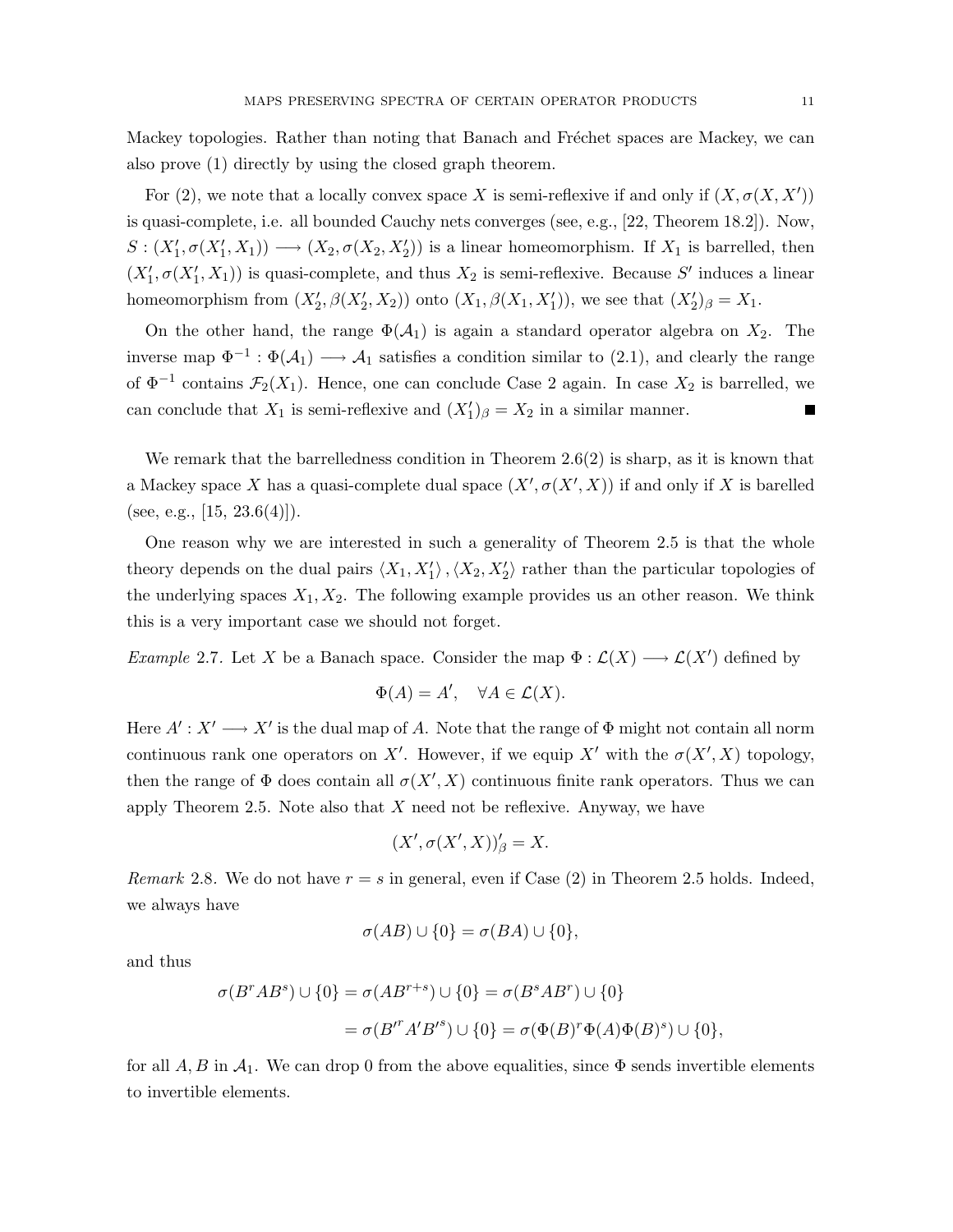**Definition 3.1.** Fix a positive integer  $k \geq 2$  and a finite sequence  $(i_1, i_2, \ldots, i_m)$  such that  ${i_1, i_2, \ldots, i_m} = {1, 2, \ldots, k}$  and there is an  $i_p$  not equal to  $i_q$  for all other q. Define a product for operators  $T_1, \ldots, T_k$  by

$$
T_1 * \cdots * T_k = T_{i_1} \cdots T_{i_m}.
$$

Clearly, this general product covers the usual product  $T_1 * \cdots * T_k = T_1 \cdots T_k$  and the Jordan triple product  $T_1 * T_2 = T_2 T_1 T_2$ .

**Theorem 3.2.** Let  $A_i$  be a standard operator algebra on a complex locally convex space  $X_i$ for  $i = 1, 2$ . Consider the product of operators  $T_1 * \cdots * T_k$  defined in Definition 3.1. Suppose a map  $\Phi : \mathcal{A}_1 \rightarrow \mathcal{A}_2$  satisfies

(3.1) 
$$
\sigma(\Phi(A_1)*\cdots*\Phi(A_k))=\sigma(A_1*\cdots*A_k)
$$

whenever any one of  $A_1, \ldots, A_k$  in  $A_1$  has rank zero or one. Suppose also that the range of  $\Phi$  contains all continuous linear operators on  $X_2$  of rank one and rank two. Then there exist a scalar  $\lambda$  with  $\lambda^m = 1$  and one of the following cases holds.

(1) There exists an invertible operator T in  $\mathcal{L}(X_1, X_2)$  such that

$$
\Phi(A) = \lambda T A T^{-1} \quad \text{for all } A \in \mathcal{A}_1.
$$

(2) There exists an invertible operator S in  $\mathcal{L}(X'_1, X_2)$  such that

$$
\Phi(A) = \lambda S A' S^{-1} \quad \text{for all } A \in \mathcal{A}_1.
$$

In this case, the ordered indices

$$
(i_{p+1},\ldots,i_m,i_1,\ldots,i_{p-1})=(i_{p-1},\cdots,i_1,i_m,\ldots,i_{p+1}).
$$

The continuity of  $T$  and  $S$  above can also be assumed in the Mackey topologies.

Suppose further that  $X_1$  and  $X_2$  are Banach or Fréchet spaces. Then T and S are continuous in the metric topologies. If the second case happens, then both  $X_1$  and  $X_2$  are reflexive and dual to each other.

*Proof.* Let  $i_p$  be a fixed index differing from all other indices  $i_q$  as in Definition 3.1. We consider only a special class of products  $A_1 * \cdots * A_k$  in which  $A_{i_p} = A$  and all other  $A_{i_q} = B$ such that one of  $A, B$  is of rank zero or one. The condition  $(3.1)$  now reduces to the condition  $(2.1)$  in Theorem 2.5. Applying Theorems 2.5 and 2.6, we have the desired forms of  $\Phi$ .

Finally, assuming  $\Phi(A) = \lambda S A' S^{-1}$  as in Case (2). It follows from an argument similar to the one in Remark 2.8 that

$$
\sigma(A_{i_p}A_{i_{p+1}}\cdots A_{i_m}A_{i_1}\cdots A_{i_{p-1}})=\sigma(A_{i_p}A_{i_{p-1}}\cdots A_{i_1}A_{i_m}\cdots A_{i_{p+1}}),
$$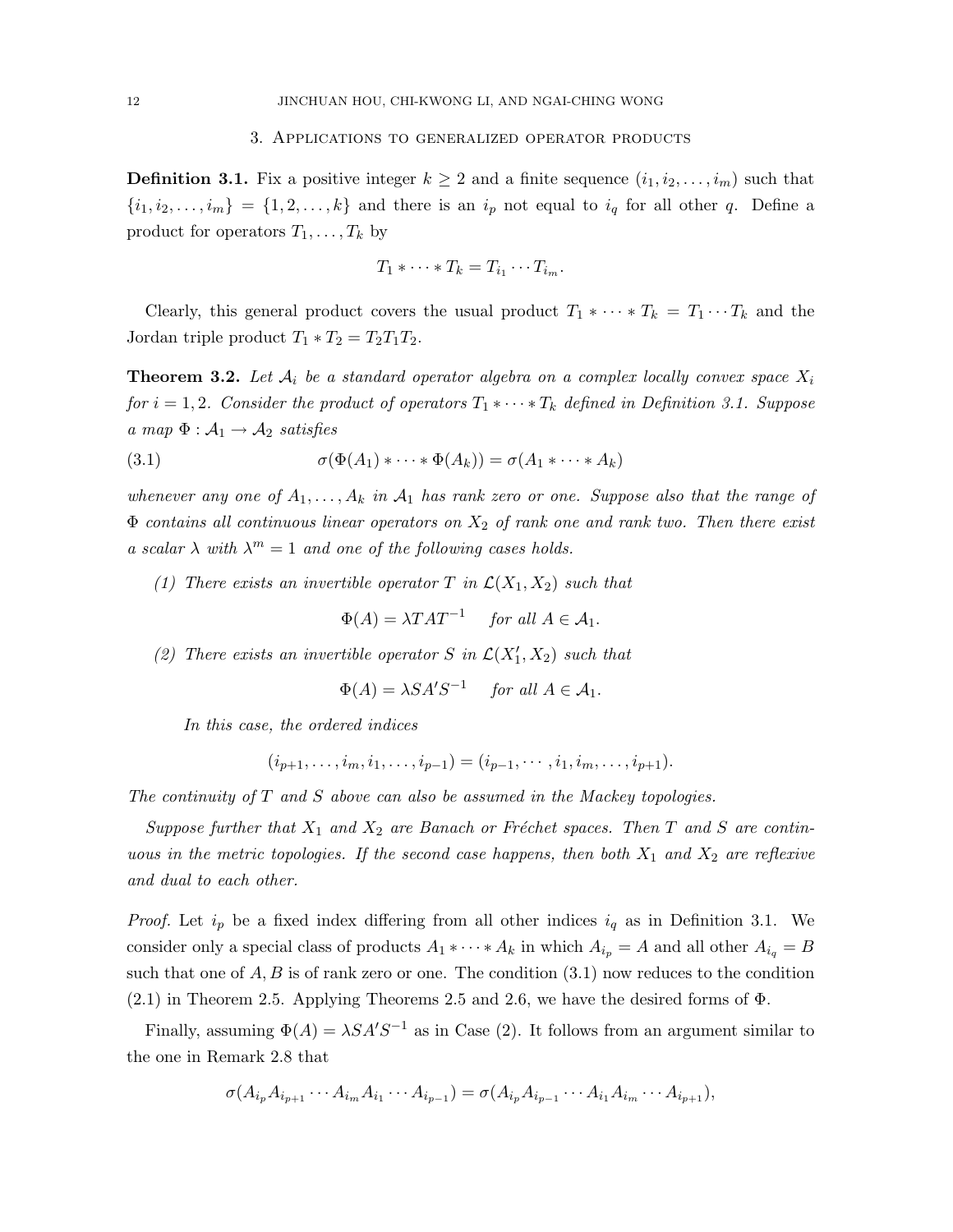whenever  $A_1, A_2, \ldots, A_k \in \mathcal{A}_1$  and  $A_{i_p} = f \otimes x$  has rank one. This amounts to

$$
f(A_{i_{p+1}}\cdots A_{i_m}A_{i_1}\cdots A_{i_{p-1}}x) = f(A_{i_{p-1}}\cdots A_{i_1}A_{i_m}\cdots A_{i_{p+1}}x),
$$

for all  $f$  in  $X'_1$  and  $x$  in  $X_1$ . Therefore,

$$
A_{i_{p+1}} \cdots A_{i_m} A_{i_1} \cdots A_{i_{p-1}} = A_{i_{p-1}} \cdots A_{i_1} A_{i_m} \cdots A_{i_{p+1}}.
$$

Suppose  $i_{p+1} \neq i_{p-1}$ . Then we can choose two linearly independent vectors  $x_1, x_2$  in  $X_1$  and an f in  $X'_1$  such that  $f(x_1) = f(x_2) = 1$ . Assign  $A_{i_{p+1}} = f \otimes x_1$ ,  $A_{i_{p-1}} = f \otimes x_2$  and all other  $A_k$  to be the two dimension projection of  $X_1$  onto the linear span  $[x_1, x_2]$ . In this way, we shall arrive a contradiction

$$
x_1 = A_{i_{p+1}} \cdots A_{i_m} A_{i_1} \cdots A_{i_{p-1}} x_1 = A_{i_{p-1}} \cdots A_{i_1} A_{i_m} \cdots A_{i_{p+1}} x_1 = x_2.
$$

Therefore,  $i_{p+1} = i_{p-1}$ . Inductively, we will have the equalities of other indices.

- Remark 3.3. (a) As mentioned in [5] the assumption that there exists an  $i_p$  such that  $i_q \neq i_p$ for all other  $i_q$  in Definition 3.1 is necessary for the conclusion of Theorem 3.2. For example, if  $A * B = AABB$ , then one can pick an involution  $A_0$  different from I, and consider  $\Phi$  such that  $\Phi(A_0) = I$ ,  $\Phi(I) = A_0$  and  $\Phi(A) = A$  for all other A. Then  $\Phi$  is surjective such that  $\Phi(A) * \Phi(B)$  and  $A * B$  always have the same spectrum, but  $\Phi$  is not of the form  $(1)$  or  $(2)$  in Theorem 3.2.
- (b) The assumption that the range of  $\Phi$  contains all rank two continuous linear operators is necessary for the infinite dimensional case even if we assume that  $\Phi$  is linear and preserves rank one idempotents. For example, let H be an infinite dimensional complex Hilbert space and V an isometry on H that is not unitary. Let  $\Phi : \mathcal{L}(H) \to \mathcal{L}(H)$  be a linear map defined by  $\Phi(A) = VAV^*$  for every A. Then

$$
\Phi(A_1) * \cdots * \Phi(A_k) = VA_1V^* * \cdots * VA_kV^* = V(A_1 * \cdots * A_k)V^*
$$

and

$$
\sigma(\Phi(A_1) * \cdots * \Phi(A_k)) \cup \{0\} = \sigma(V(A_1 * \cdots * A_k)V^*) \cup \{0\}
$$
  
= 
$$
\sigma((A_1 * \cdots * A_k)V^*V) \cup \{0\} = \sigma(A_1 * \cdots * A_k) \cup \{0\}.
$$

As a result,  $\sigma(\Phi(A_1)*\cdots*\Phi(A_k)) = \sigma(A_1* \cdots* A_k)$  whenever  $A_1 * \cdots* A_k$  is not invertible. In particular, the equality holds whenever  $A_1 * \cdots * A_k$  has finite rank.

Note that, however, Theorems 2.5 and 3.2 indeed apply if we think of  $\Phi$  as a map from  $\mathcal{L}(H)$  onto  $\mathcal{L}(K)$  with  $K = VH$ .

(c) If Case (1) in Theorem 3.2 holds, then clearly equation (3.1) holds for any operators  $A_1, \ldots, A_k$  in  $A_1$ . In fact, if the conclusion (1) holds, then  $A_1 * \cdots * A_k$  and  $\Phi(A_1) *$  $\cdots * \Phi(A_k)$  will always have the same left spectrum, the right spectrum, the boundary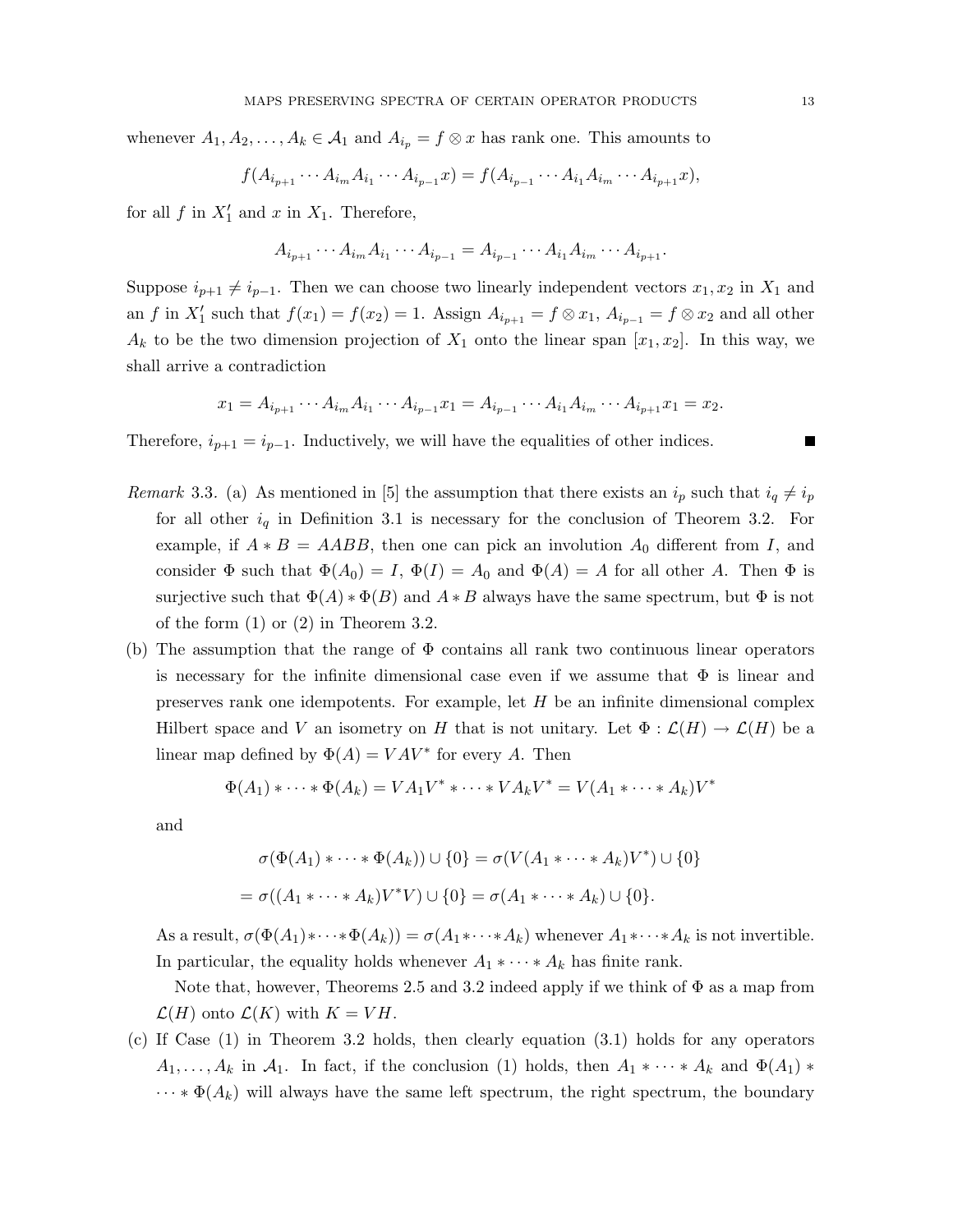of the spectrum, the full spectrum, the point spectrum, the compression spectrum, the approximate point spectrum and the surjectivity spectrum, etc.

(d) Assume Case (2) in Theorem 3.2 holds. In the finite dimensional case, equation (3.1) will also hold for any matrices  $A_1, \ldots, A_k$ . In the infinite dimensional case, one may consider different types of spectra and the same conclusion holds in some occasions, but not always; see [12]. For example, let  $X$  be a reflexive infinite dimensional complex Banach space on which there exists a left invertible operator  $A_0$  that is not invertible. Thus,  $\sigma_l(A_0) \neq \sigma_l(A'_0)$ , where  $\sigma_l(T)$  denotes the left spectrum. Let  $\Phi : \mathcal{L}(X) \to \mathcal{L}(X)$  be a surjective map. Then  $\Phi$  satisfies  $\sigma_l(\Phi(B)\Phi(A)\Phi(B)) = \sigma_l(BAB)$  for all A, B in  $\mathcal{L}(X)$ if and only if there exists an invertible T in  $\mathcal{L}(X)$  such that  $\Phi(A) = \mu T A T^{-1}$  for all A, where  $\mu$  is a cubic root of unity. In fact,  $\Phi$  satisfies equation (3.1). So, by Theorem 3.2 with  $A_1 * A_2 = A_2 A_1 A_2$ ,  $\Phi$  has either the form (1)  $\Phi(A) = \mu T A T^{-1}$  for all A or the form (2)  $\Phi(A) = \mu S A^* S^{-1}$  for all A, where  $\mu^3 = 1$ . However, (2) cannot occur in this situation; otherwise,  $\sigma_l(A_0) = \sigma_l(\Phi(I)\Phi(A_0)\Phi(I)) = \sigma_l(A'_0)$ .

#### 4. Results on self-adjoint operators

Let H be a complex Hilbert space and  $\mathcal{S}(H)$  be the real linear space of all self-adjoint operators in  $\mathcal{L}(H)$ . Note that,  $\mathcal{S}(H)$  is a Jordan ring. In this section we solve the problems discussed in Sections 2 and 3 for maps on  $\mathcal{S}(H)$ . Our results refine those in [5] under the assumption that the range of  $\Phi$  contains all self-adjoint operators of rank one and rank two.

It suffices to consider the case when both  $X_1, X_2$  have dimension at least 2. We begin with an observation.

**Lemma 4.1.** Let  $T_1 * \cdots * T_k = T_{i_1} \cdots T_{i_p} \cdots T_{i_m}$  be a general product on  $\mathcal{S}(H)$  defined as in Definition 3.1. Then there exists a positive integer n with

$$
m = 2n - 1, \quad i_p = n, \quad and \quad i_k = i_{2n-k} \quad \text{for all } k = 1, \dots, n.
$$

Proof. Since the products are all self-adjoint, we have

$$
T_{i_1}\cdots T_{i_p}\cdots T_{i_m}=T_{i_m}\cdots T_{i_p}\cdots T_{i_m}.
$$

If  $i_1 \neq i_m$ , we put  $T_{i_1} = P$ ,  $T_{i_m} = Q$ , and all other  $T_{i_j} = I_H$ , the identity operator on H. Here  $P, Q$  are any pair of projections on  $H$ . Then we get

$$
PQP \cdots Q = QPQ \cdots P.
$$

This cannot happen when, e.g.,  $P = e_1 \times e_1$  and  $Q = \frac{1}{\sqrt{2}}$  $\frac{1}{2}(e_1 + e_2) \times (e_1 + e_2)$ . Here  $e_1, e_2$  are two orthogonal elements of norm one, and the operator  $e \times e$  is defined by  $x \mapsto \langle x, e \rangle e$ . This contradiction shows that  $i_1 = i_m$ . Inductively, we have  $i_k = i_{m-k+1}$  for  $k = 1, 2, \ldots, m$ . Since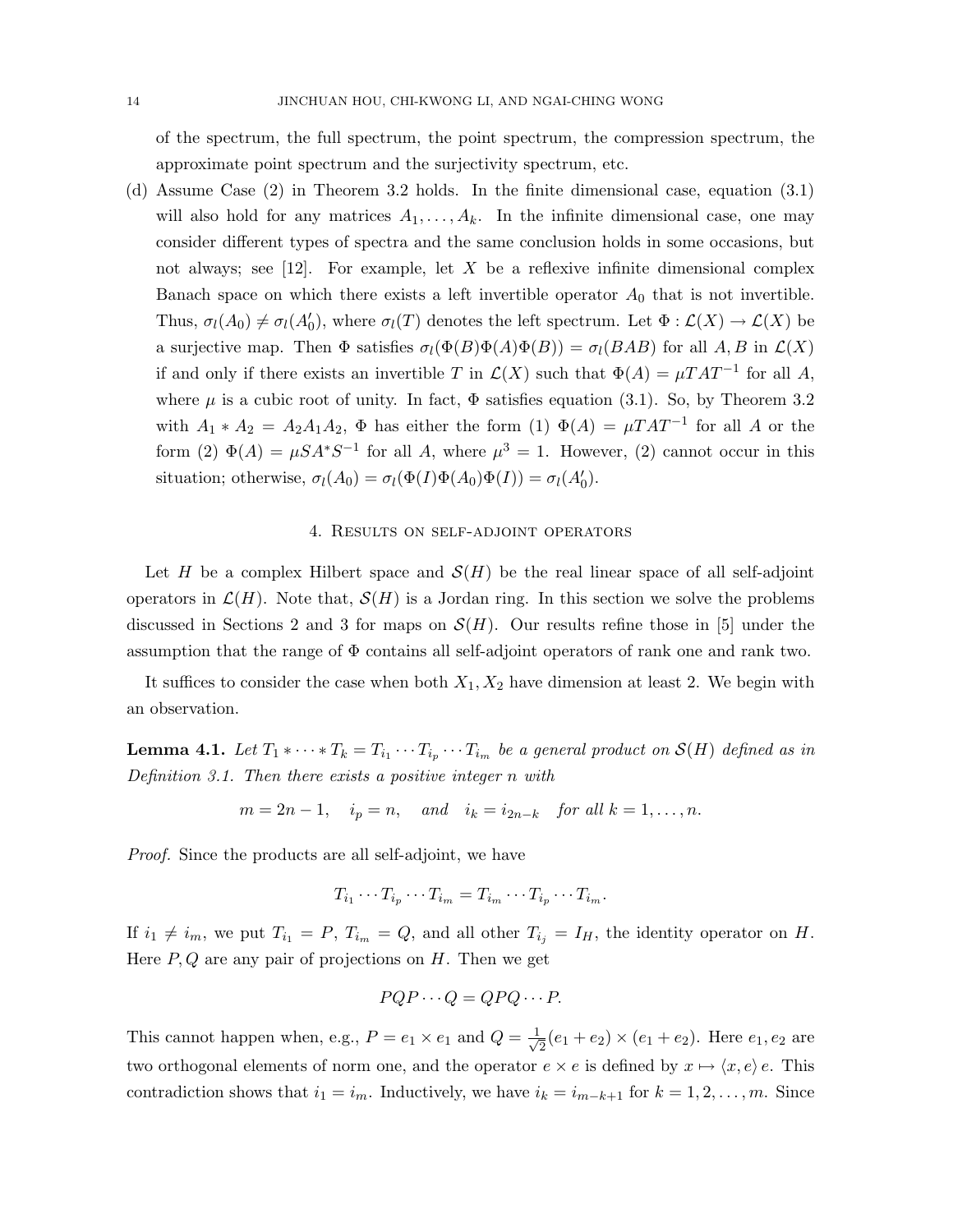$i_p$  is distinct from any other index, we must have  $m = 2n - 1$  and  $i_p = n$  for some positive integer n.  $\blacksquare$ 

**Theorem 4.2.** Let  $S(H_i)$  be the set of all self-adjoint operators on a complex Hilbert space  $H_i$  for  $i = 1, 2$ . Consider the product  $T_1 * \cdots * T_k$  defined in Definition 3.1. Suppose  $\Phi$ :  $\mathcal{S}(H_1) \rightarrow \mathcal{S}(H_2)$  satisfies

(4.1) 
$$
\sigma(\Phi(A_1) * \Phi(A_2) * \cdots * \Phi(A_k)) = \sigma(A_1 * A_2 * \cdots * A_k),
$$

whenever any one of  $A_1, A_2, \ldots, A_k$  in  $\mathcal{S}(H_1)$  has rank zero or one. Suppose also that the range of  $\Phi$  contains all rank one and rank two self-adjoint operators on  $H_2$ . Then there exist a scalar  $\xi$  in  $\{-1,1\}$  with  $\xi^m = 1$  and a linear or conjugate linear surjective isometry  $U: H_1 \rightarrow H_2$  such that

$$
\Phi(A) = \xi U A U^*, \quad \forall A \in \mathcal{S}(H_1).
$$

To prove our result, it is important to characterize rank one operators in terms of the general products of self-adjoint operators. We have the following lemmas.

**Lemma 4.3.** Let  $(r, s)$  be a pair of non-negative integers such that  $r + s \geq 1$ . Let H be a complex Hilbert space, and let  $0 \neq A \in \mathcal{S}(H)$ . Then the following statements are equivalent.

- (a) A has rank one.
- (b) For any B in  $\mathcal{S}(H)$ , the spectrum  $\sigma(B^rAB^s)$  contains at most one nonzero element.
- (c) There does not exist B in  $\mathcal{S}(H)$  of rank two such that  $\sigma(B^rAB^s)$  contains two distinct nonzero elements.

*Proof.* The implications (a)  $\Rightarrow$  (b)  $\Rightarrow$  (c) are clear. The proof of (c)  $\Rightarrow$  (a) is similar to that of Lemma 2.4. П

Proof of Theorem 4.2. Observing that Lemmas 2.1 and 2.2 in Section 2 hold when we consider only rank one self-adjoint idempotents  $x \times x$  in  $\mathcal{L}(H)$ , where  $x \times x(y) := \langle y, x \rangle x$  and  $||x|| = 1$ . Together with Lemma 4.3, Assertion 1 in the proof of Theorem 2.5 is valid. In other words, Φ is injective, sends 0 to 0 and sends rank one self-adjoint operators to rank one self-adjoint operators. More precisely, for all x in  $H_1$  there is a u in  $H_2$ , unique up to a complex modular one multiple, such that

$$
\Phi(x \times x) = \xi u \times u,
$$

where  $\xi \in \{-1,1\}$ . Write  $u = Tx$ . It follows from the spectrum equality that  $||Tx|| = ||x||$ and  $\xi^m = 1$ . As in (2.3), we have

(4.2) 
$$
\langle Bx, x \rangle = \xi \langle \Phi(B)Tx, Tx \rangle, \quad \forall B \in \mathcal{S}(H_1), \forall x \in H_1.
$$

By a connectedness argument, we see that the choice of  $\xi = \pm 1$  is uniform for all x in  $H_1$ .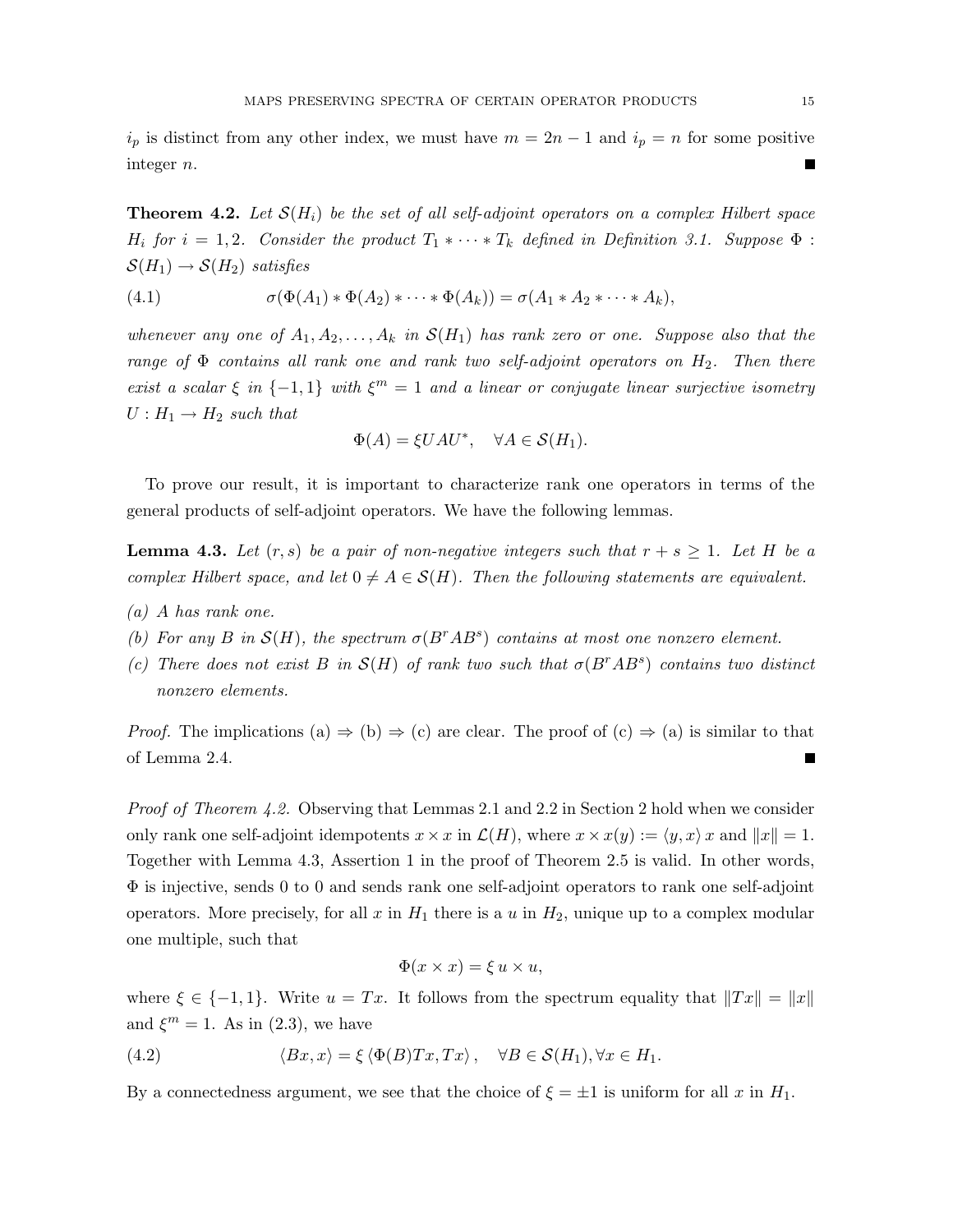Putting  $B = y \times y$  in (4.2), we see that

$$
|\langle x, y \rangle| = |\langle Tx, Ty \rangle|, \quad \forall x, y \in H_1.
$$

By Wigner's theorem (cf. [9]; see also [16, 18]), we can assume T is either a linear or a conjugate-linear isometry from  $H_1$  into  $H_2$ . If the range of T were not dense in  $H_2$  then we can choose a self-adjoint operator B on  $H_1$  such that  $B \neq 0$ ,  $\Phi(B)$  has rank one and  $\Phi(B)Tx = 0$  for all x in  $H_1$ . But then (4.2) gives rise to the contradiction that  $B = 0$ . Consequently, T is a linear or a conjugate linear isometry from  $H_1$  onto  $H_2$ . Finally, (4.2) gives

$$
\phi(B) = \xi T B T^*, \quad \forall B \in \mathcal{S}(H_1).
$$

#### **REFERENCES**

- [1] B. Aupetit, Spectrum-preserving linear mappings between Banach algebras or Jordan-Banach algebras, J. London Math. Soc. (2) 62 (2000), 917-924.
- [2] B. Aupetit and H. du Toit Mouton, Spectrum preserving linear mappings in Banach algebras, Studia Math. 109 (1994), 91-100.
- [3] M. Brešar and P. Šemrl, Linear maps preserving the spectral radius, J. Funct. Anal. 142 (1996), 360-368.
- [4] M. Brešar and P. Šemrl, Invertibility preserving maps preserve idempotents, Michigan J. Math. 45 (1998), 483-488.
- [5] J.T. Chan, C.K. Li and N.S. Sze, Mappings preserving spectra of product of matrices, Proc. Amer. Math. Soc. 135 (2007), 977-986.
- [6] M.D. Choi, D. Hadwin, E. Nordgren, H. Radjavi and P. Rosenthal, On positive linear maps preserving invertibility, J. Funct. Anal. 59 (1984), 462-469.
- [7] J.-L. Cui and J.-C. Hou, Additive maps on standard operator algebras preserving parts of the spectrum, J. Math. Anal. Appl. 282 (2003), 266-278.
- [8] J.-L. Cui and J.-C. Hou, Linear maps between Banach algebras compressing certain spectral functions, The Rocky Mountain Journal of Mathematics, 34:2 (2004), 565-584.
- [9] M. Gyõry, A new proof of Wigner's theorem, Rep. Math. Phys., 54:2 (2004), 159-167.
- [10] J. Hou, Spectrum-preserving elementary operators on  $\mathcal{B}(X)$ , Chinese Ann. Math. Ser. B 19 (1998), 511-516.
- [11] J. Hou, Rank preserving linear maps on  $\mathcal{B}(X)$ , Sci. China Ser. A 32 (1989), 929-940.
- [12] L. Huang and J. Hou, Maps preserving spectral functions of operator products, preprint.
- [13] A. A. Jafarian and A. R. Sourour, Spectrum-preserving linear maps, J. Funct. Anal. 66 (1986), 255-261.
- [14] I. Kaplansky, Algebraic and analytic aspects of operator algebras, CBMS Reg. Conf. Ser. in Math., vol. 1, Amer. Math. Soc., Providence, 1970.
- [15] G. Köthe, "Topological vector spaces I", Grundlehren der mathematischen Wissenschaften 107, Springer-Verlag, Berlin-New York, 1966.
- [16] L. Molnár, Transformations on the set of all n-dimensional subspaces of a Hilbert space preserving principal angles, Comm. Math. Phys. 217:2 (2001), 409-421.